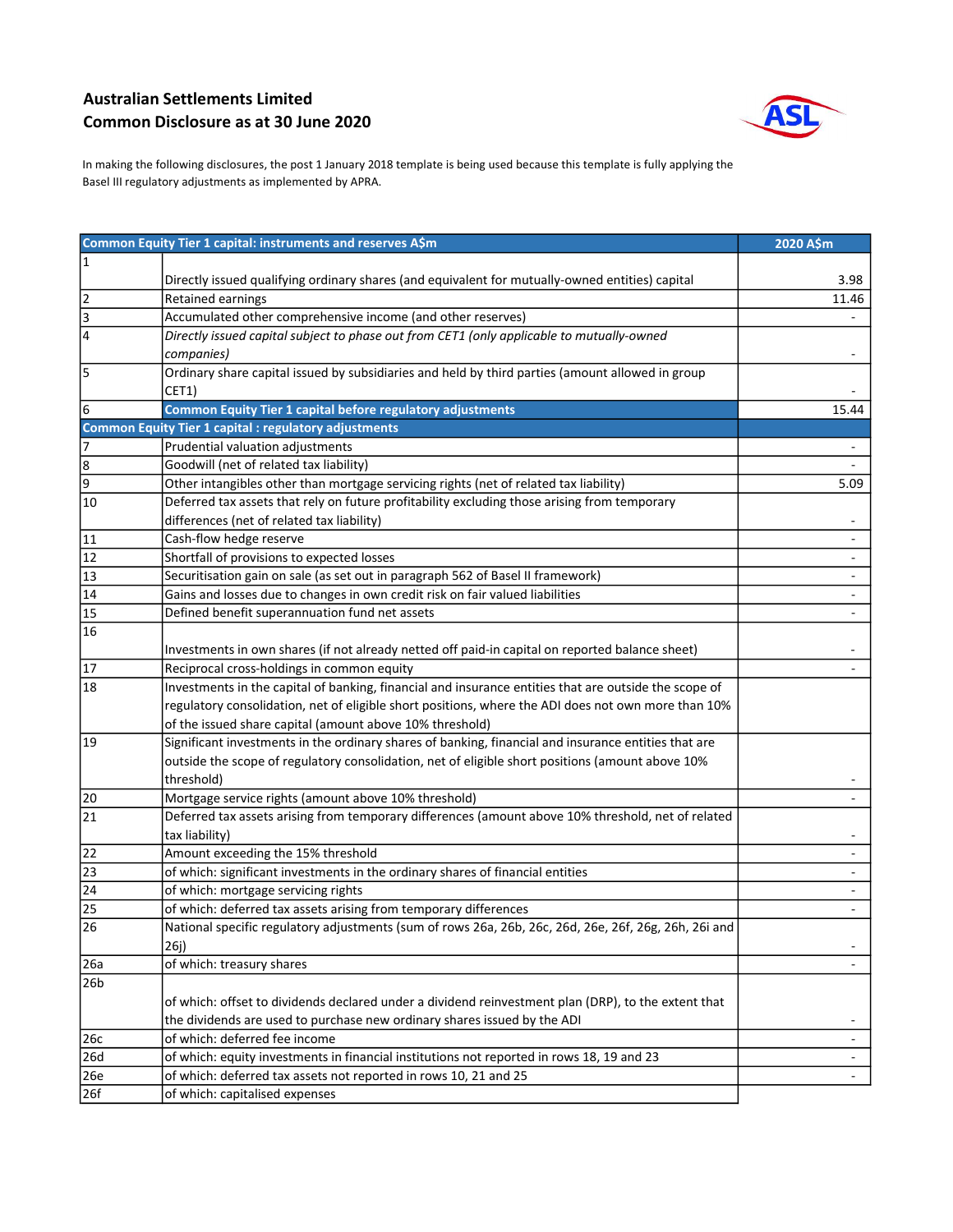| 26g                                                                         | of which: investments in commercial (non-financial) entities that are deducted under APRA                |                          |
|-----------------------------------------------------------------------------|----------------------------------------------------------------------------------------------------------|--------------------------|
|                                                                             | prudential requirements                                                                                  | 2.00                     |
| $\overline{26h}$                                                            | of which: covered bonds in excess of asset cover in pools                                                |                          |
| $\overline{26i}$                                                            | of which: undercapitalisation of a non-consolidated subsidiary                                           |                          |
| 26j                                                                         | of which: other national specific regulatory adjustments not reported in rows 26a to 26i                 |                          |
| $\overline{27}$                                                             | Regulatory adjustments applied to Common Equity Tier 1 due to insufficient Additional Tier 1 and         |                          |
|                                                                             | Tier 2 to cover deductions                                                                               |                          |
| $\overline{28}$                                                             | Total regulatory adjustments to Common Equity Tier 1                                                     | 7.09                     |
| $\overline{29}$                                                             | <b>Common Equity Tier 1 Capital (CET1)</b>                                                               | 8.34                     |
|                                                                             | <b>Additional Tier 1 Capital: instruments</b>                                                            |                          |
| 30                                                                          | Directly issued qualifying Additional Tier 1 instruments                                                 |                          |
| $\overline{31}$                                                             | of which: classified as equity under applicable accounting standards                                     |                          |
| $\overline{32}$                                                             | of which: classified as liabilities under applicable accounting standards                                |                          |
| $\overline{33}$                                                             | Directly issued capital instruments subject to phase out from Additional Tier 1                          |                          |
| $\overline{34}$                                                             | Additional Tier 1 instruments (and CET1 instruments not included in row 5) issued by subsidiaries        |                          |
|                                                                             | and held by third parties (amount allowed in group AT1)                                                  |                          |
| $\sqrt{35}$                                                                 | of which: instruments issued by subsidiaries subject to phase out                                        |                          |
| 36                                                                          | Additional Tier 1 Capital before regulatory adjustments                                                  |                          |
|                                                                             | <b>Additional Tier 1 Capital: regulatory adjustments</b>                                                 |                          |
| $\overline{37}$                                                             | Investments in own Additional Tier 1 instruments                                                         |                          |
| 38                                                                          | Reciprocal cross-holdings in Additional Tier 1 instruments                                               |                          |
| $\overline{39}$                                                             | Investments in the capital of banking, financial and insurance entities that are outside the scope of    |                          |
|                                                                             | regulatory consolidation, net of eligible short positions, where the ADI does not own more than 10%      |                          |
|                                                                             | of the issued share capital (amount above 10% threshold)                                                 |                          |
| 40                                                                          | Significant investments in the capital of banking, financial and insurance entities that are outside the |                          |
|                                                                             | scope of regulatory consolidation (net of eligible short positions)                                      |                          |
| $\sqrt{41}$                                                                 | National specific regulatory adjustments (sum of rows 41a, 41b and 41c)                                  | $\blacksquare$           |
| 41a                                                                         | of which: holdings of capital instruments in group members by other group members on behalf of           |                          |
|                                                                             | third parties                                                                                            | $\overline{\phantom{a}}$ |
| $\sqrt{41}b$                                                                | of which: investments in the capital of financial institutions that are outside the scope of regulatory  |                          |
|                                                                             | consolidations not reported in rows 39 and 40                                                            |                          |
| 41c                                                                         |                                                                                                          |                          |
|                                                                             | of which: other national specific regulatory adjustments not reported in rows 41a and 41b                |                          |
| 42                                                                          |                                                                                                          |                          |
|                                                                             | Regulatory adjustments applied to Additional Tier 1 due to insufficient Tier 2 to cover deductions       |                          |
|                                                                             | Total regulatory adjustments to Additional Tier 1 capital                                                |                          |
| $\begin{array}{ c c }\n\hline\n43 \\ \hline\n44 \\ \hline\n45\n\end{array}$ | <b>Additional Tier 1 capital (AT1)</b>                                                                   |                          |
|                                                                             | Tier 1 Capital (T1=CET1+AT1)                                                                             | 8.34                     |
|                                                                             | <b>Tier 2 Capital: instruments and provisions</b>                                                        |                          |
| 46                                                                          | Directly issued qualifying Tier 2 instruments                                                            |                          |
| 47                                                                          | Directly issued capital instruments subject to phase out from Tier 2                                     | 0.21                     |
| 48                                                                          | Tier 2 instruments (and CET1 and AT1 instruments not included in rows 5 or 34) issued by                 |                          |
|                                                                             | subsidiaries and held by third parties (amount allowed in group T2)                                      |                          |
| $\sqrt{49}$                                                                 | of which: instruments issued by subsidiaries subject to phase out                                        | $\overline{\phantom{a}}$ |
| 50                                                                          | Provisions                                                                                               |                          |
| $\overline{51}$                                                             | Tier 2 Capital before regulatory adjustments                                                             | 0.21                     |
|                                                                             | Tier 2 Capital: regulatory adjustments                                                                   |                          |
| 52                                                                          | Investments in own Tier 2 instruments                                                                    |                          |
| 53                                                                          | Reciprocal cross-holdings in Tier 2 instruments                                                          |                          |
| 54                                                                          |                                                                                                          |                          |
|                                                                             | Investments in the Tier 2 capital of banking, financial and insurance entities that are outside the      |                          |
|                                                                             | scope of regulatory consolidation, net of eligible short positions, where the ADI does not own more      |                          |
|                                                                             | than 10% of the issued share capital (amount above 10% threshold)                                        |                          |
| 55                                                                          | Significant investments in the Tier 2 capital of banking, financial and insurance entities that are      |                          |
|                                                                             | outside the scope of regulatory consolidation, net of eligible short positions                           |                          |
| 56                                                                          | National specific regulatory adjustments (sum of rows 56a, 56b and 56c)                                  |                          |
|                                                                             |                                                                                                          |                          |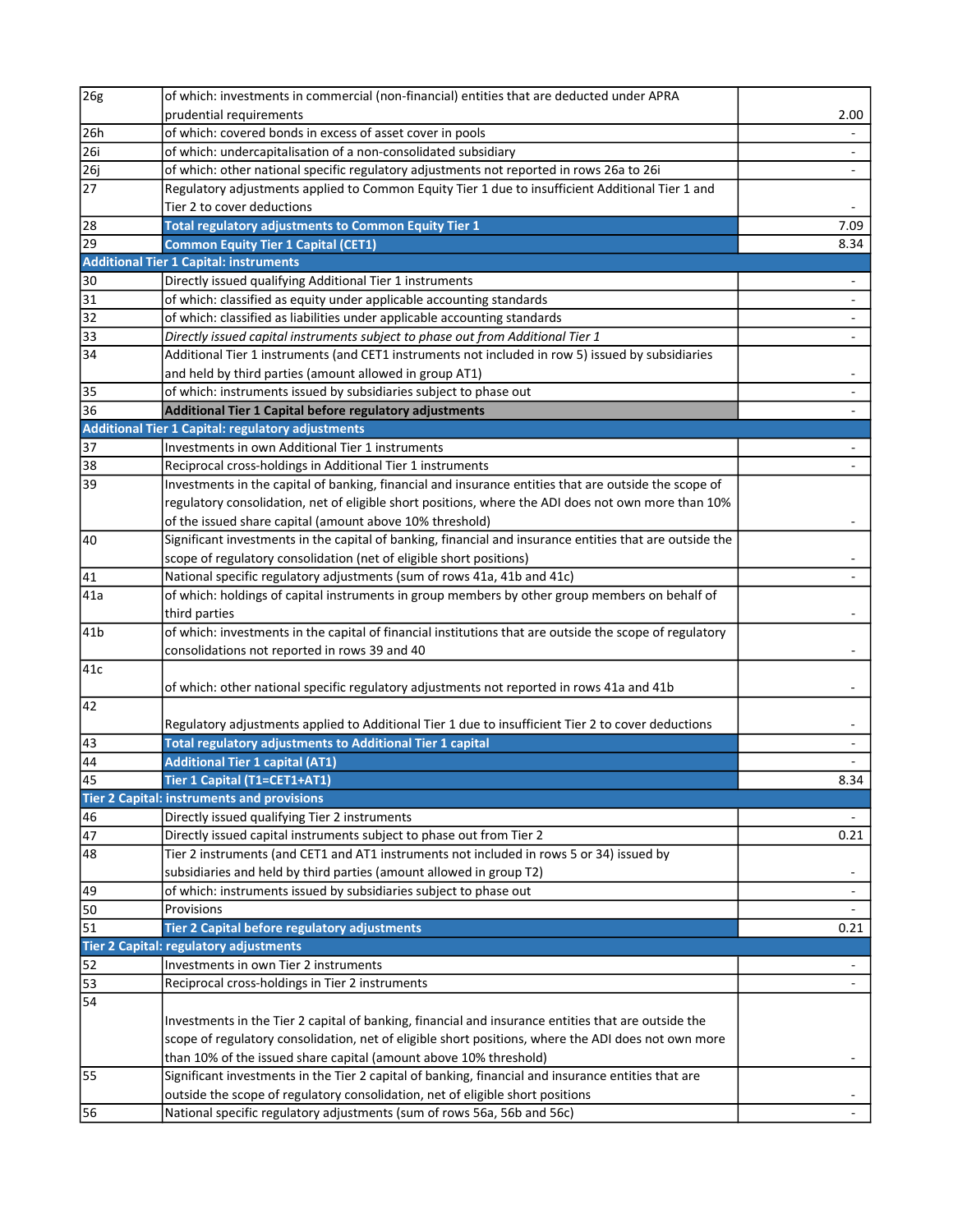| 56a             | of which: holdings of capital instruments in group members by other group members on behalf of            |       |
|-----------------|-----------------------------------------------------------------------------------------------------------|-------|
|                 | third parties                                                                                             |       |
| 56b             | of which: investments in the capital of financial institutions that are outside the scope of regulatory   |       |
|                 | consolidation not reported in rows 54 and 55                                                              |       |
| 56c             |                                                                                                           |       |
|                 | of which: other national specific regulatory adjustments not reported in rows 56a and 56b                 |       |
| $\overline{57}$ | <b>Total regulatory adjustments to Tier 2 capital</b>                                                     |       |
| 58              | Tier 2 capital (T2)                                                                                       | 0.21  |
| 59              | Total capital (TC=T1+T2)                                                                                  | 8.56  |
| 60              | Total risk-weighted assets based on APRA standards                                                        | 49.82 |
|                 | <b>Capital ratios and buffers</b>                                                                         |       |
| 61              | Common Equity Tier 1 (as a percentage of risk-weighted assets)                                            | 16.7% |
| $\overline{62}$ | Tier 1 (as a percentage of risk-weighted assets)                                                          | 16.7% |
| 63              | Total capital (as a percentage of risk-weighted assets)                                                   | 17.2% |
| 64              |                                                                                                           |       |
|                 | Buffer requirement (minimum CET1 requirement of 4.5% plus capital conservation buffer of 2.5%             |       |
|                 | plus any countercyclical buffer requirements expressed as a percentage of risk-weighted assets)           | 8.5%  |
| 65              | of which: capital conservation buffer requirement                                                         | 2.5%  |
| 66              | of which: ADI-specific countercyclical buffer requirements                                                | 0.0%  |
| $\overline{67}$ | of which: G-SIB buffer requirement (not applicable)                                                       |       |
| 68              |                                                                                                           |       |
|                 | Common Equity Tier 1 available to meet buffers (as a percentage of risk-weighted assets)                  | 8.25% |
|                 | <b>National minima (if different from Basel III)</b>                                                      |       |
| 69              | National Common Equity Tier 1 minimum ratio (if different from Basel III minimum)                         |       |
| 70              | National Tier 1 minimum ratio (if different from Basel III minimum)                                       |       |
| $\overline{71}$ | National total capital minimum ratio (if different from Basel III minimum) Amount below thresholds        |       |
|                 | for deductions (not risk-weighted)                                                                        |       |
|                 | Amount below thresholds for deductions (not risk weighted)                                                |       |
| 72              | Non-significant investments in the capital of other financial entities                                    |       |
| $\sqrt{73}$     | Significant investments in the ordinary shares of financial entities                                      |       |
| $\sqrt{74}$     | Mortgage servicing rights (net of related tax liability)                                                  |       |
| $\sqrt{75}$     | Deferred tax assets arising from temporary differences (net of related tax liability)                     |       |
|                 | Applicable caps on the inclusion of provisions in Tier 2                                                  |       |
| 76              | Provisions eligible for inclusion in Tier 2 in respect of exposures subject to standardised approach      |       |
|                 | (prior to application of cap)                                                                             |       |
| 77              | Cap on inclusion of provisions in Tier 2 under standardised approach                                      |       |
| 78              | Provisions eligible for inclusion in Tier 2 in respect of exposures subject to internal ratings-based     |       |
|                 | approach (prior to application of cap)                                                                    |       |
| 79              | Cap for inclusion of provisions in Tier 2 under internal ratings-based approach                           |       |
|                 | Capital instruments subject to phase-out arrangements (only applicable between 1 Jan 2018 and 1 Jan 2022) |       |
| 80              | Current cap on CET1 instruments subject to phase out arrangements                                         |       |
| 81              |                                                                                                           |       |
|                 | Amount excluded from CET1 due to cap (excess over cap after redemptions and maturities                    |       |
| 82              | Current cap on AT1 instruments subject to phase out arrangements                                          |       |
| 83              | Amount excluded from AT1 instruments due to cap (excess over cap after redemptions and                    |       |
|                 | maturities)                                                                                               |       |
| 84              | Current cap on T2 instruments subject to phase out arrangements                                           |       |
| 85              |                                                                                                           |       |
|                 | Amount excluded from T2 due to cap (excess over cap after redemptions and maturities)                     |       |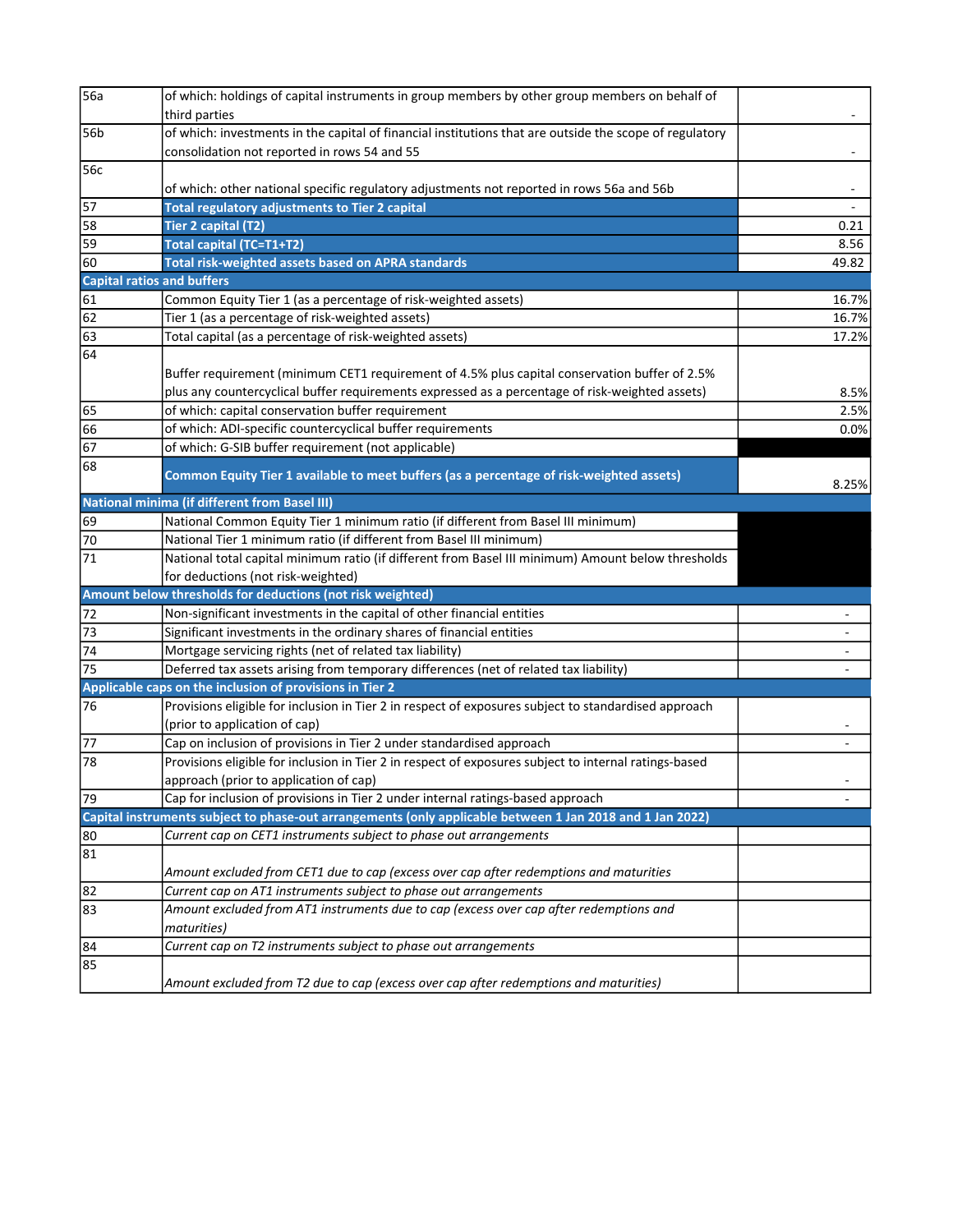## Australian Settlements Limited Regulatory Capital Reconciliation as at 30 June 2020



| <b>Row Ref</b> | <b>Balance Sheet</b>                            | 2020 A\$m | <b>Common Disclosure</b><br><b>Reference</b>          |
|----------------|-------------------------------------------------|-----------|-------------------------------------------------------|
|                | <b>Assets</b>                                   |           |                                                       |
| 1              | Cash and cash equivalents                       | 339.21    |                                                       |
|                | Investments held to maturity                    | 110.23    |                                                       |
| $\overline{2}$ | Trade and interest receivables                  | 2.16      |                                                       |
| 3              | Other assets                                    | 0.81      |                                                       |
| 4              | Plant & equipment                               | 3.30      |                                                       |
|                | Right-of-use assets                             | 1.28      |                                                       |
| 5              | Intangibles                                     | 5.18      |                                                       |
| 6              | Equity Instruments - other comprehensive income | 2.00      | See Table C                                           |
|                | <b>Total Assets</b>                             | 464.18    |                                                       |
|                |                                                 |           |                                                       |
|                | <b>Liabilities</b>                              |           |                                                       |
| $\overline{7}$ | Trade and other payables                        | 1.80      |                                                       |
| 8              | Provisions                                      | 0.54      |                                                       |
| 9              | <b>Borrowings</b>                               | 445.05    | Includes Subordinated Debt, for<br>detail see Table B |
| 10             | Finance lease liability                         | 1.35      |                                                       |
| 11             | System participant shares                       | 0.00      |                                                       |
|                | <b>Total Liabilities</b>                        | 448.74    |                                                       |
|                | <b>Net Assets</b>                               | 15.44     |                                                       |
|                |                                                 |           |                                                       |
|                | <b>Equity</b>                                   |           |                                                       |
| 12             | Contributed equity                              | 3.98      |                                                       |
| 13             | Retained earnings                               | 11.46     |                                                       |
|                | <b>Total Equity</b>                             | 15.44     | See Table A                                           |